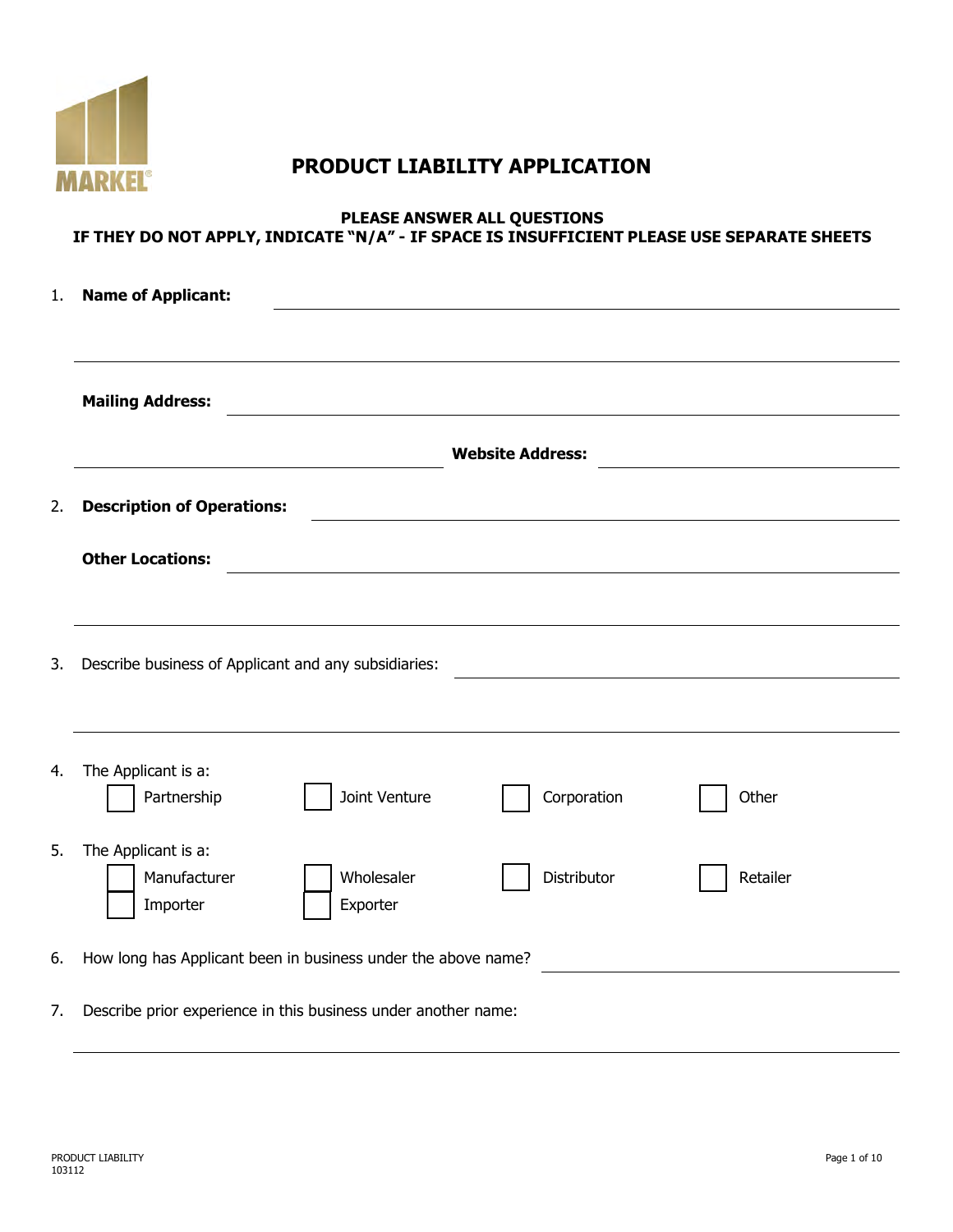| 8. Are all employees covered under WSIB or Worker's Compensation? | $\Box$ Yes $\Box$ No |  |
|-------------------------------------------------------------------|----------------------|--|
|                                                                   |                      |  |

If No, please list numbers by job description and estimated payroll:

| <b>Job Description</b> |                   | <b>Payroll</b> |
|------------------------|-------------------|----------------|
|                        |                   |                |
|                        |                   |                |
|                        |                   |                |
|                        |                   |                |
| Total payroll: \$      | No. of Employees: |                |

9. Sales/Total Receipts (In Canadian currency):

|                                 |               | <b>Previous Year</b> | <b>Current Year</b> | <b>Estimates for</b><br><b>Next Year</b> |
|---------------------------------|---------------|----------------------|---------------------|------------------------------------------|
| <b>Product Sales</b>            | Canada        |                      |                     |                                          |
| Parts Sales                     | Canada        |                      |                     |                                          |
| Repair/Service                  | Canada        |                      |                     |                                          |
| <b>Product Sales</b>            | <b>USA</b>    |                      |                     |                                          |
| Parts Sales                     | <b>USA</b>    |                      |                     |                                          |
| Repair/Service (Excl. warranty) | <b>USA</b>    |                      |                     |                                          |
| Warranty work                   | <b>USA</b>    |                      |                     |                                          |
| <b>Product Sales</b>            | Other**       |                      |                     |                                          |
| Parts Sales                     | Other         |                      |                     |                                          |
| Repair/Service (Excl. warranty) | Other         |                      |                     |                                          |
| Warranty work                   | Other         |                      |                     |                                          |
|                                 | <b>TOTALS</b> |                      |                     |                                          |

\*\*Please list specific countries: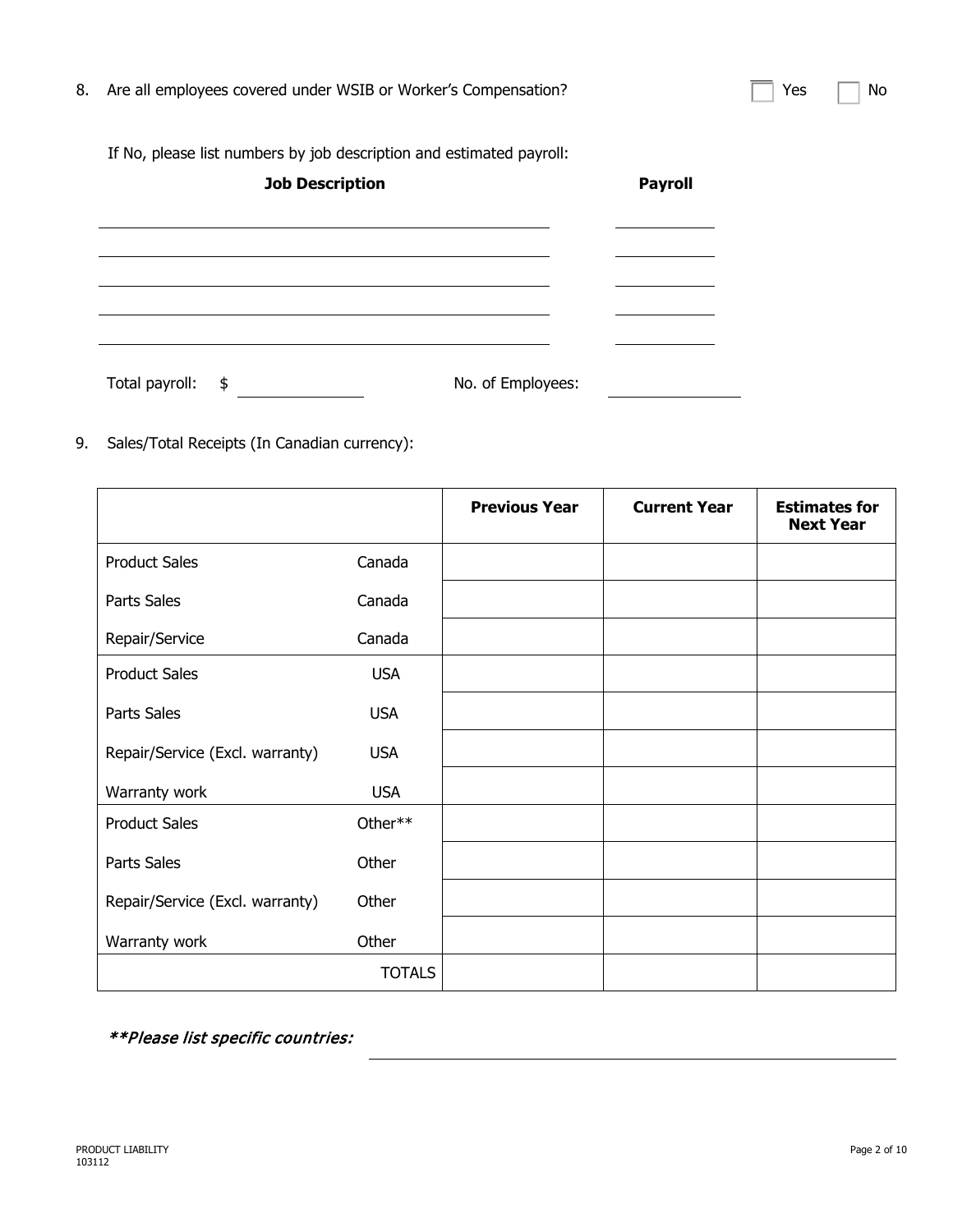|  | Are U.S. products sold directly by the applicant or through a distributor? |  |
|--|----------------------------------------------------------------------------|--|
|--|----------------------------------------------------------------------------|--|

If a distributor, advise name and location:

| Any premises in the United States?<br>If Yes, please provide details:                  | Yes<br>No |
|----------------------------------------------------------------------------------------|-----------|
|                                                                                        |           |
| Any operations (other than product sales) in the U.S.? If Yes, please provide details: | Yes<br>No |
|                                                                                        |           |

## **Products Description**

Please attach copies of brochures, catalogues, labels, instruction manuals, annual reports, products safety Surveys and any material that will explain or clarify your products.

| <b>Product</b> | <b>Years</b><br><b>Involved</b> | Principal End Use   Canadian Sales | (%) | <b>U.S. Sales</b><br>(%) | <b>Other Sales</b><br>(%) |
|----------------|---------------------------------|------------------------------------|-----|--------------------------|---------------------------|
|                |                                 |                                    |     |                          |                           |
|                |                                 |                                    |     |                          |                           |
|                |                                 |                                    |     |                          |                           |
|                |                                 |                                    |     |                          |                           |
|                |                                 |                                    |     |                          |                           |
|                |                                 |                                    |     |                          |                           |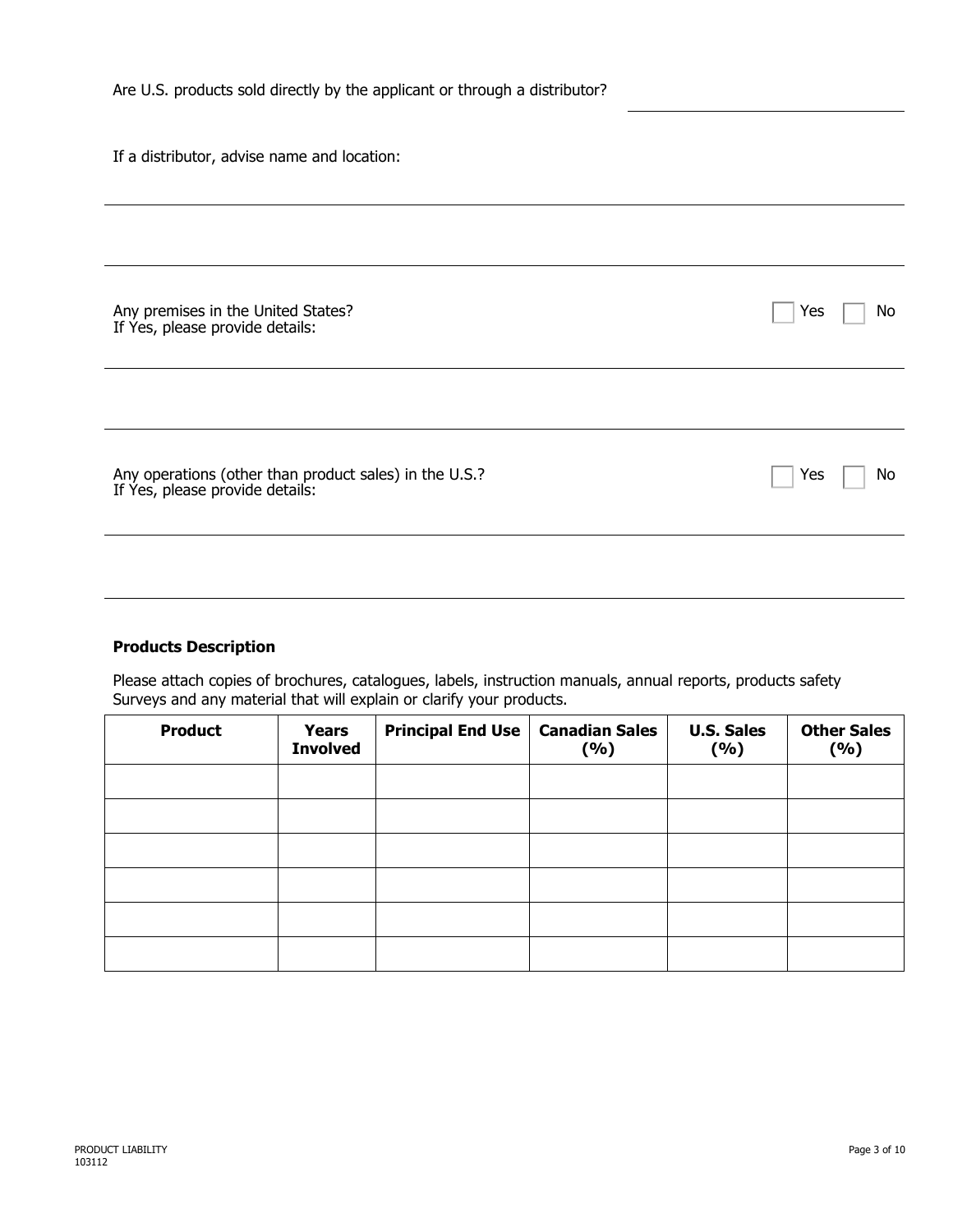10. a) List products acquired through acquisition or merger:

b) Identify products planned for introduction in the next 12 months:

c) List products planned for introduction in the next 12 months:

11. a) Describe principal services:

b) If you import products, state from where:

| C) | Could any of your products or services be used on or in connection with:                                                                |                   |                              |            |          |
|----|-----------------------------------------------------------------------------------------------------------------------------------------|-------------------|------------------------------|------------|----------|
|    | Aircraft/Missiles/Aerospace?                                                                                                            |                   |                              | Yes        | No       |
|    | Watercraft or offshore?                                                                                                                 |                   |                              | Yes        | No       |
| d) | Do you make or handle any product that is explosive, flammable or poisonous<br>either by itself or in combination with other materials? |                   |                              | Yes        | No       |
| e) | Could any of your products be classified as:                                                                                            | i)<br>$\parallel$ | Pharmaceuticals<br>Cosmetics | Yes<br>Yes | No<br>No |
| f) | Are any of your products sold under another's name or label?                                                                            |                   |                              | Yes        | No       |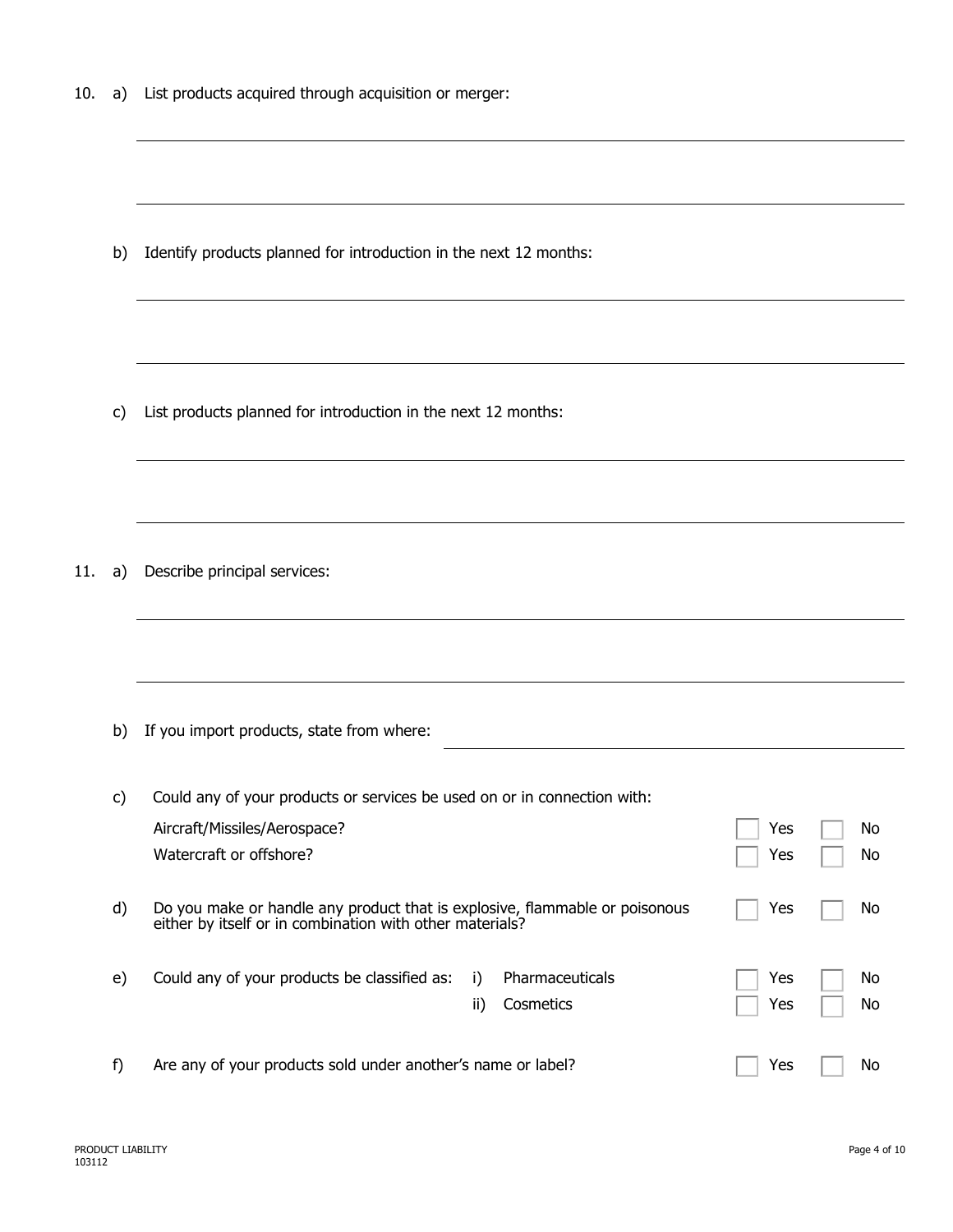|    | Explain all of the "Yes" answers to questions f) to h) inclusive:  |     |            |
|----|--------------------------------------------------------------------|-----|------------|
| h) | Do you require evidence of products liability insurance from them? |     | Yes     No |
| g) | Do you purchase materials or components from others?               | Yes | No         |

| i)<br>j)<br>k)<br>$\vert$<br>m)<br>n) | Do others assemble your products?<br>If assembly by others, do you supervise?<br>Do you perform any installations?<br>If installations by others, do you supervise?<br>If Yes, please attach copy<br>Do you furnish instructions for installations?<br>For h) and i) above, do you require evidence of liability insurance?<br>If yes, attach a copy of your standard service contract. | Yes<br>Yes<br>Yes<br>Yes<br>Yes<br>Yes | No<br>No<br>No<br>No<br>No<br>No |
|---------------------------------------|-----------------------------------------------------------------------------------------------------------------------------------------------------------------------------------------------------------------------------------------------------------------------------------------------------------------------------------------------------------------------------------------|----------------------------------------|----------------------------------|
| O)                                    | Who packages and/or labels your products?                                                                                                                                                                                                                                                                                                                                               |                                        |                                  |
| p)                                    | Who supplies the packaging material?                                                                                                                                                                                                                                                                                                                                                    |                                        |                                  |
| q)                                    | How are your products packed when sold?                                                                                                                                                                                                                                                                                                                                                 |                                        |                                  |
| r)<br>S)<br>t)                        | Is any sterile packaging involved?<br>Do you package and/or label for others?<br>Do you package under a trade name other than your own?                                                                                                                                                                                                                                                 | Yes<br>Yes<br>Yes                      | No<br>No<br>No                   |
|                                       | <b>Marketing</b>                                                                                                                                                                                                                                                                                                                                                                        |                                        |                                  |
| a)                                    | Percentage of total sales to:                                                                                                                                                                                                                                                                                                                                                           |                                        |                                  |
|                                       | Wholesalers<br>Retailers<br>$\%$<br>$\%$<br>$\%$<br>Consumers                                                                                                                                                                                                                                                                                                                           | Manufacturers                          | $\%$                             |

12. **Marketing**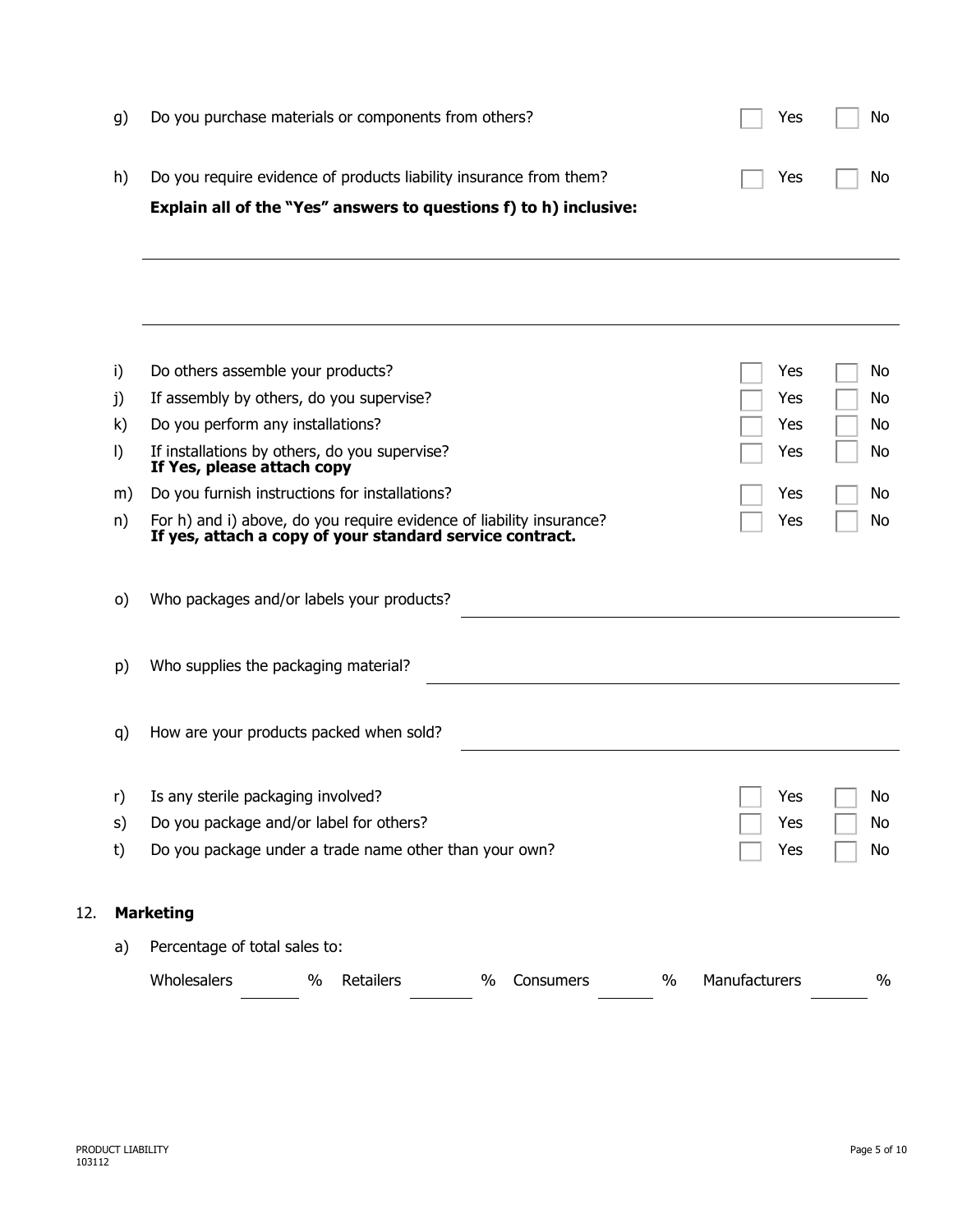#### b) Sales territory:

If more than 15% of your goods or services are consumed in any one city, state or country, explain and indicate percentage of total sales:

|     | c) | Does applicant have the benefit of any hold harmless agreements in their favour<br>relating to the products?                                                       | Yes | No |
|-----|----|--------------------------------------------------------------------------------------------------------------------------------------------------------------------|-----|----|
|     | d) | Does applicant provide any hold harmless agreements in favour of another party<br>relating to the products?                                                        | Yes | No |
| 13. |    | <b>Loss Prevention</b>                                                                                                                                             |     |    |
|     | a) | Have your products ever been subject to inquiry or investigation relative to<br>product safety by any government agency?<br>If Yes, please attach full details.    | Yes | No |
|     | b) | Do you have a products recall plan?<br>If Yes, please attach.                                                                                                      | Yes | No |
|     | c) | Have you ever recalled products because of a potential product safety hazard?<br>If Yes, please attach details and indicate percentage of recovery.                | Yes | No |
|     | d) | Has your management issued a written policy statement on product safety which<br>has been communicated to all employees?<br>If Yes, please attach.                 | Yes | No |
|     | e) | Do you have a written products sagfety program for which specific individuals<br>have responsibility for implementation?<br>If Yes, please attach copy or outline. | Yes | No |
| 14. |    | <b>Product Design</b>                                                                                                                                              |     |    |
|     | a) | Do you do your own design work?                                                                                                                                    | Yes | Νo |
|     | b) | Do you maintain records of design changes and reasons justifying these changes?                                                                                    | Yes | No |
|     | c) | Are your designs subject to independent external review or certification?<br>If yes, please attach details and dates.                                              | Yes | No |
|     | d) | Are your products designed, tested, labeled and manufactured to meet or exceed<br>all government and industry standards?                                           | Yes | No |
|     |    | <b>OSHA</b><br> FDA<br>Other<br>ULC<br><b>CSA</b><br>Which standards apply?                                                                                        |     |    |
| 15. |    | <b>Quality Control and Testing</b>                                                                                                                                 |     |    |
|     | a) | Are written testing procedures followed?                                                                                                                           | Yes | No |
|     | b) | Do you have a quality control manager responsible only to top management?                                                                                          | Yes | No |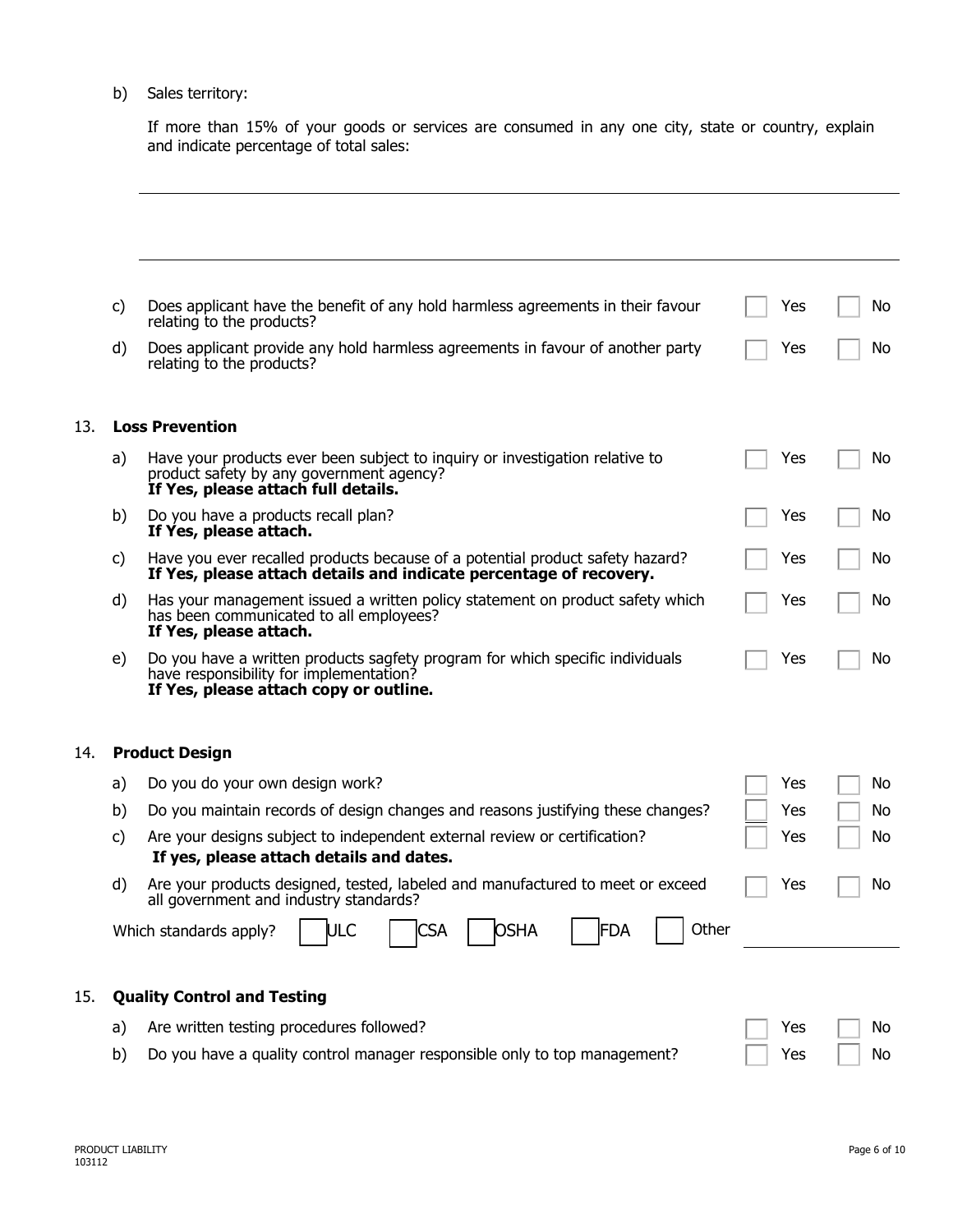|     | c) | Supplies and components |                                                                                                                                                            |     |    |  |  |  |  |
|-----|----|-------------------------|------------------------------------------------------------------------------------------------------------------------------------------------------------|-----|----|--|--|--|--|
|     |    | i)                      | Are written testing procedures followed?                                                                                                                   | Yes | No |  |  |  |  |
|     |    | ii)                     | Have you determined which ones are critical to the safety of your final<br>product?                                                                        | Yes | No |  |  |  |  |
|     |    | iii)                    | List those critical items, indicating whether testing is on a sample basis or on all units:                                                                |     |    |  |  |  |  |
|     |    |                         |                                                                                                                                                            |     |    |  |  |  |  |
|     | d) |                         | Final products:                                                                                                                                            |     |    |  |  |  |  |
|     |    | i)                      | Briefly describe tests applied before sale:                                                                                                                |     |    |  |  |  |  |
|     |    |                         |                                                                                                                                                            |     |    |  |  |  |  |
|     |    | ii)                     | $\%$<br>What percentage is tested?                                                                                                                         |     |    |  |  |  |  |
|     |    | iii)                    | Are records of result of quality control tests kept so that you can identify at<br>a later date what tests you applied to a given product at a given time? | Yes | No |  |  |  |  |
|     |    | iv)                     | How far back do your records go?                                                                                                                           |     |    |  |  |  |  |
| 16. |    |                         | <b>Instruction / Warnings / Advertisement / Warranties</b>                                                                                                 |     |    |  |  |  |  |
|     | a) |                         | Are hazards inherent in the final product, and warnings against foreseeable<br>misuse and abuse, made known to the ultimate user?                          | Yes | No |  |  |  |  |
|     |    |                         | If yes, this is done by:                                                                                                                                   |     |    |  |  |  |  |
|     |    |                         | i) Warning labels at the point of hazard?                                                                                                                  | Yes | No |  |  |  |  |
|     |    | ii)                     | Written instructions?                                                                                                                                      | Yes | No |  |  |  |  |
|     |    | iii)                    | Other means? (If yes, attach details)                                                                                                                      | Yes | No |  |  |  |  |
|     | b) |                         | Are instructions, warnings, labels and advertising texts subject to review to<br>assure that they are complete and understandable to the ultimate user?    | Yes | No |  |  |  |  |
|     |    |                         | If yes, this is done by:                                                                                                                                   |     |    |  |  |  |  |
|     |    | i)                      | Legal counsel?                                                                                                                                             | Yes | No |  |  |  |  |
|     |    | ii)                     | Top management?                                                                                                                                            | Yes | No |  |  |  |  |
|     |    | iii)                    | Other? (If yes, attach details)                                                                                                                            | Yes | No |  |  |  |  |
|     | c) |                         | Do you expressly disclaim or limit warranties for your products?                                                                                           | Yes | No |  |  |  |  |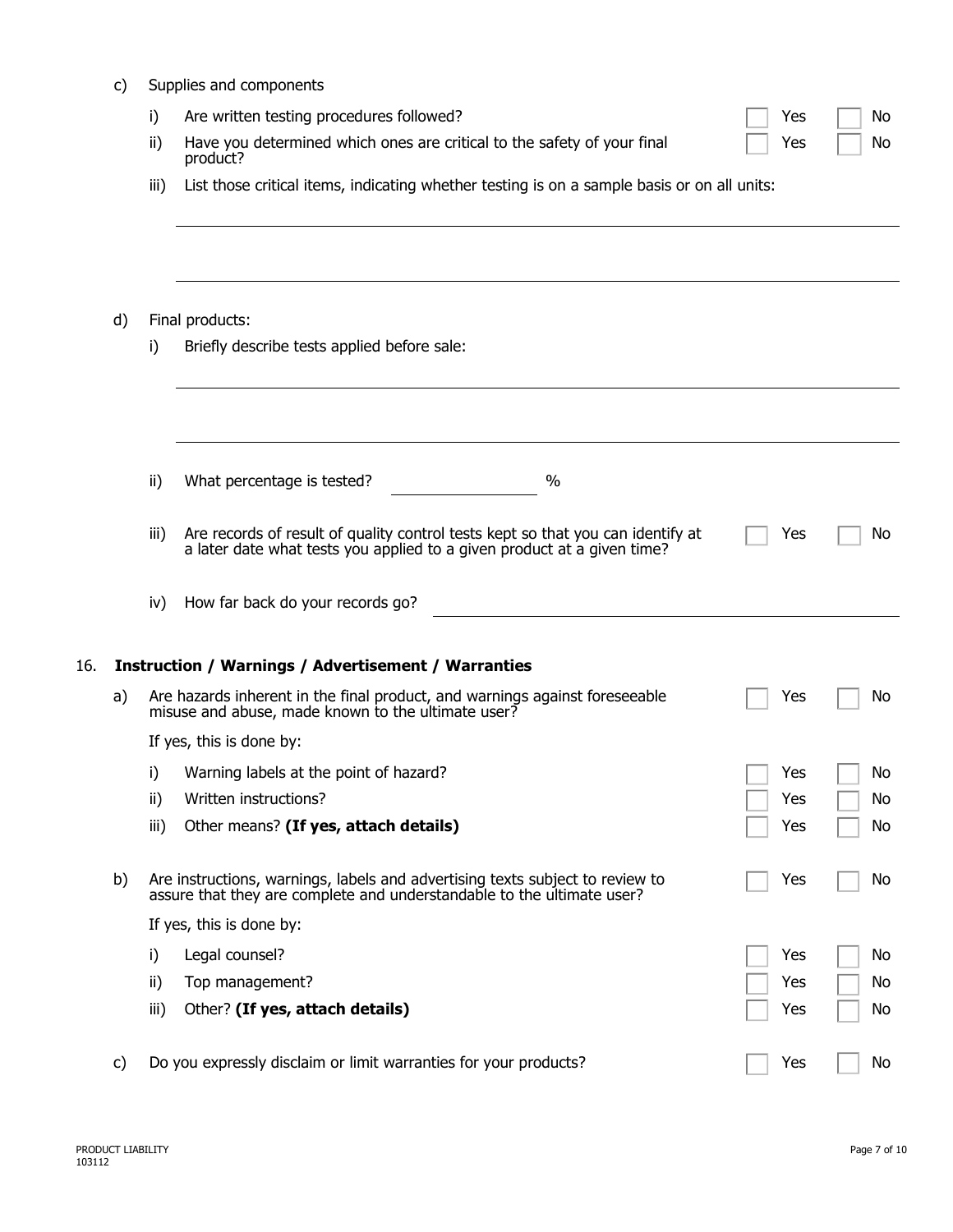| d)  |                                                                                                          | Are all warranties and/or disclaimers reviewed by legal counsel?<br>If Yes, please submit copies of all warranties and disclaimers.                | Yes | No |  |  |  |  |  |
|-----|----------------------------------------------------------------------------------------------------------|----------------------------------------------------------------------------------------------------------------------------------------------------|-----|----|--|--|--|--|--|
| e)  |                                                                                                          | Do you provide any specific training or instruction for the ultimate user, in the<br>proper use of your product?                                   | Yes | No |  |  |  |  |  |
|     |                                                                                                          | If Yes, please describe:                                                                                                                           |     |    |  |  |  |  |  |
| f)  |                                                                                                          | Are salesmen and distributors aware of proper use, warnings instruction and do<br>they instruct the purchaser/user?                                | Yes | Νo |  |  |  |  |  |
|     |                                                                                                          |                                                                                                                                                    |     |    |  |  |  |  |  |
| 17. |                                                                                                          | <b>Loss Control and Defense</b>                                                                                                                    |     |    |  |  |  |  |  |
|     | Explain how you can identify your products and parts from similar competitors' products and parts:<br>a) |                                                                                                                                                    |     |    |  |  |  |  |  |
|     |                                                                                                          |                                                                                                                                                    |     |    |  |  |  |  |  |
|     |                                                                                                          |                                                                                                                                                    |     |    |  |  |  |  |  |
| b)  |                                                                                                          | Based on available records for all products you have sold, can you determine:                                                                      |     |    |  |  |  |  |  |
|     | i)                                                                                                       | When any given product item was manufactured?                                                                                                      | Yes | No |  |  |  |  |  |
|     | ii)                                                                                                      | To whom it was sold, and the date of sale?                                                                                                         | Yes | No |  |  |  |  |  |
|     | iii)                                                                                                     | Who supplied parts and supplies going into the final product?                                                                                      | Yes | No |  |  |  |  |  |
| C)  |                                                                                                          | Do you maintain copies of old instruction or operation manuals and advertising<br>materials?                                                       | Yes | No |  |  |  |  |  |
| d)  | Accident procedure:                                                                                      |                                                                                                                                                    |     |    |  |  |  |  |  |
|     | i)                                                                                                       | Do you have written procedure for obtaining information about product<br>complaints, accidents and injuries involving your product?                | Yes | No |  |  |  |  |  |
|     | ii)                                                                                                      | Have you made distributors or salesmen aware of your desire for prompt<br>notice of all complaints, accidents and injuries involving your product? | Yes | Νo |  |  |  |  |  |
|     | iii)                                                                                                     | Does your procedure provide for examining and preserving any allegedly<br>defective product, with the results of such examination recorded?        | Yes | No |  |  |  |  |  |
|     | iv)                                                                                                      | Do reports on complaints, accidents, injuries, and the examination of<br>products involved go to:                                                  |     |    |  |  |  |  |  |
|     |                                                                                                          | - The Person responsible for product safety?                                                                                                       | Yes | No |  |  |  |  |  |
|     |                                                                                                          | - Top management?                                                                                                                                  | Yes | No |  |  |  |  |  |
|     |                                                                                                          | - Legal counsel?                                                                                                                                   | Yes | No |  |  |  |  |  |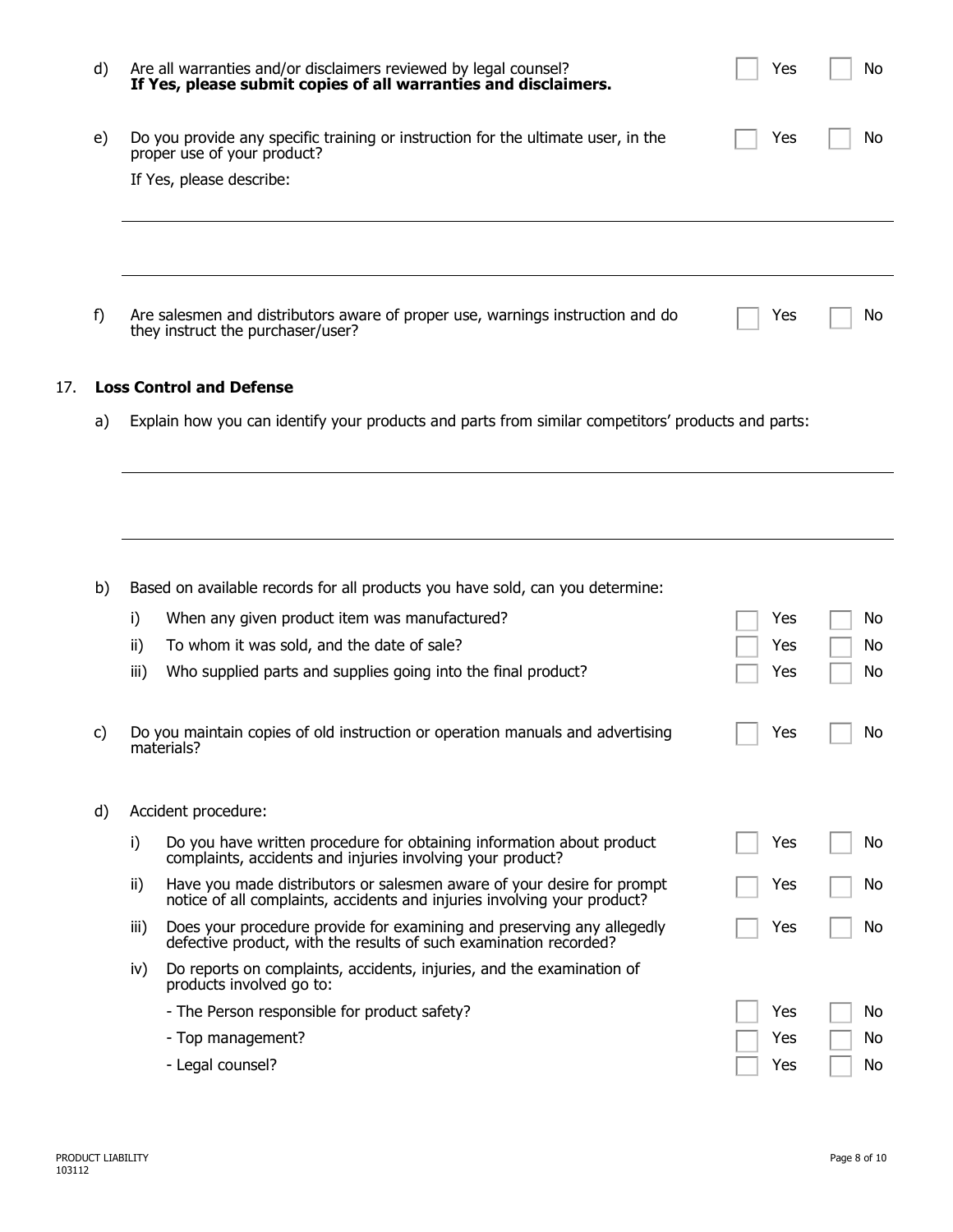| 18. | Does applicant presently carry insurance?                                      |                           | Yes | No  |
|-----|--------------------------------------------------------------------------------|---------------------------|-----|-----|
|     | If yes, who is present insurer                                                 | Premium:                  |     |     |
|     | Is the present insurance Claims Made?<br>No<br>Yes                             | If Yes, state retro date: |     |     |
|     | Are they willing to renew?<br>No.<br>Yes                                       |                           |     |     |
|     | If No, please explain:                                                         |                           |     |     |
|     | Does the policy cover all operations of the Insured?<br>f No, please describe: |                           | Yes | No. |

#### 19. **Claims History**

Include total costs from ground up for each claim, whether covered by insurance or not. Include loss experience of companies which have been taken over or merged with your company.

|                                    |                                                                                        |                              | <b>AMOUNT</b>  |      |                 |                   |               |  |
|------------------------------------|----------------------------------------------------------------------------------------|------------------------------|----------------|------|-----------------|-------------------|---------------|--|
| Date of                            | <b>Describe Occurrence</b>                                                             |                              | <b>Reserve</b> | Paid | <b>Expenses</b> | <b>Deductible</b> | <b>Status</b> |  |
| <b>Occurrence</b>                  | <b>And Injury or Damage</b>                                                            |                              |                |      |                 |                   |               |  |
|                                    |                                                                                        |                              |                |      |                 |                   |               |  |
|                                    |                                                                                        |                              |                |      |                 |                   |               |  |
|                                    |                                                                                        |                              |                |      |                 |                   |               |  |
|                                    |                                                                                        |                              |                |      |                 |                   |               |  |
|                                    |                                                                                        |                              |                |      |                 |                   |               |  |
|                                    |                                                                                        |                              |                |      |                 |                   |               |  |
|                                    | Are you aware of any other incidents which may result in claims against you?<br>Yes    |                              |                |      |                 |                   | No            |  |
|                                    |                                                                                        |                              |                |      |                 |                   |               |  |
|                                    | If Yes, give details:                                                                  |                              |                |      |                 |                   |               |  |
|                                    |                                                                                        |                              |                |      |                 |                   |               |  |
| <b>Non-Owned Automobile</b><br>20. |                                                                                        |                              |                |      |                 |                   |               |  |
|                                    |                                                                                        |                              |                |      |                 |                   |               |  |
|                                    | Number of employees using their cars on company business:<br>Regularly<br>Occasionally |                              |                |      |                 |                   |               |  |
|                                    |                                                                                        |                              |                |      |                 |                   |               |  |
|                                    | Estimated annual cost of:                                                              |                              |                |      |                 |                   |               |  |
| hired cars                         |                                                                                        | cars operated under contract |                |      |                 |                   |               |  |
|                                    |                                                                                        |                              |                |      |                 |                   |               |  |
| 21.                                | <b>Accident Prevention and First Aid</b>                                               |                              |                |      |                 |                   |               |  |
| First Aid Post:                    |                                                                                        |                              |                |      |                 |                   |               |  |
| Doctors:                           | Full Time:                                                                             | Part Time:                   | Nurses:        |      | Full Time:      | Part Time:        |               |  |
|                                    |                                                                                        |                              |                |      |                 |                   |               |  |